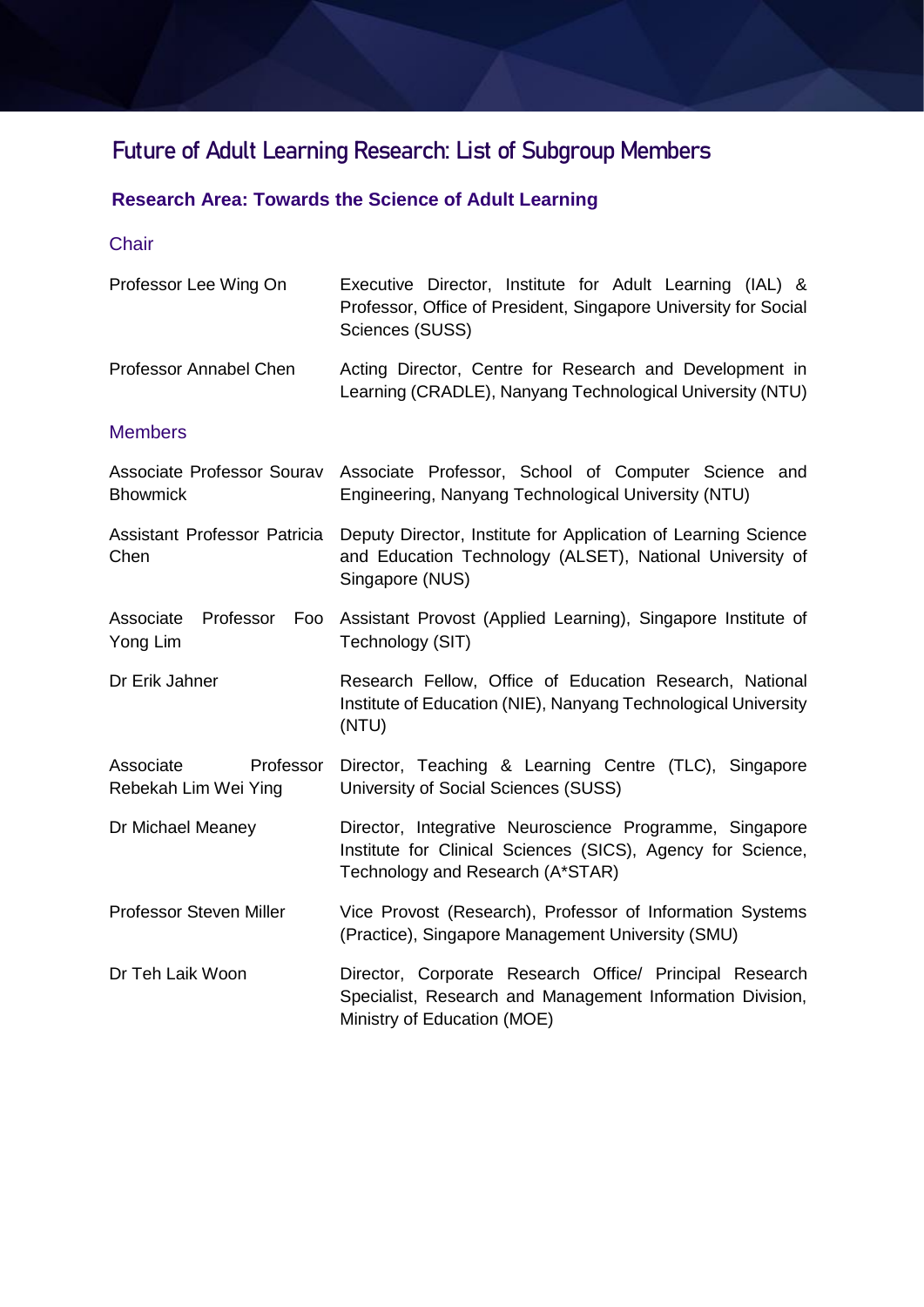# **Research Area: Innovative Technologies for Adult Learning Research**

#### Chair

| Associate<br>Min-Yen             | Professor               |      | Kan Assistant Dean, Undergraduate Office & Associate Professor,<br>School of Computing, National University of Singapore (NUS)                             |
|----------------------------------|-------------------------|------|------------------------------------------------------------------------------------------------------------------------------------------------------------|
| Associate Professor<br>Seng Chee |                         | Tan  | Associate Professor, Learning Sciences and Technologies<br>(LST), National Institute of Education (NIE), Nanyang<br><b>Technological University (NTU)</b>  |
| <b>Members</b>                   |                         |      |                                                                                                                                                            |
| Dr Helen Bound                   |                         |      | Centre Head, Centre for Work and Learning (CWL), Institute<br>for Adult Learning (IAL), Singapore University of Social<br>Sciences (SUSS)                  |
| Associate Professor<br>Chua      |                         | Eric | Deputy Director, Centre for Learning Environment &<br>Assessment Development (CoLEAD), Singapore Institute of<br>Technology (SIT)                          |
|                                  | Professor Looi Chee Kit |      | Co-Director, Centre for Research and Development in<br>Learning (CRADLE), Nanyang Technological University (NTU)                                           |
| Low                              |                         |      | Assistant Professor Bryan Deputy Director, AI Research & AI Technology, AI Singapore                                                                       |
| Associate<br>Woei Wan            | Professor               |      | Tan Vice-Dean, School of Continuing and Lifelong Education<br>(SCALE), National University of Singapore (NUS)                                              |
| Dr Zeng Xianting                 |                         |      | Director, Knowledge Transfer Office, Singapore Institute of<br>Manufacturing Technology (SIMTech), Agency for Science,<br>Technology and Research (A*STAR) |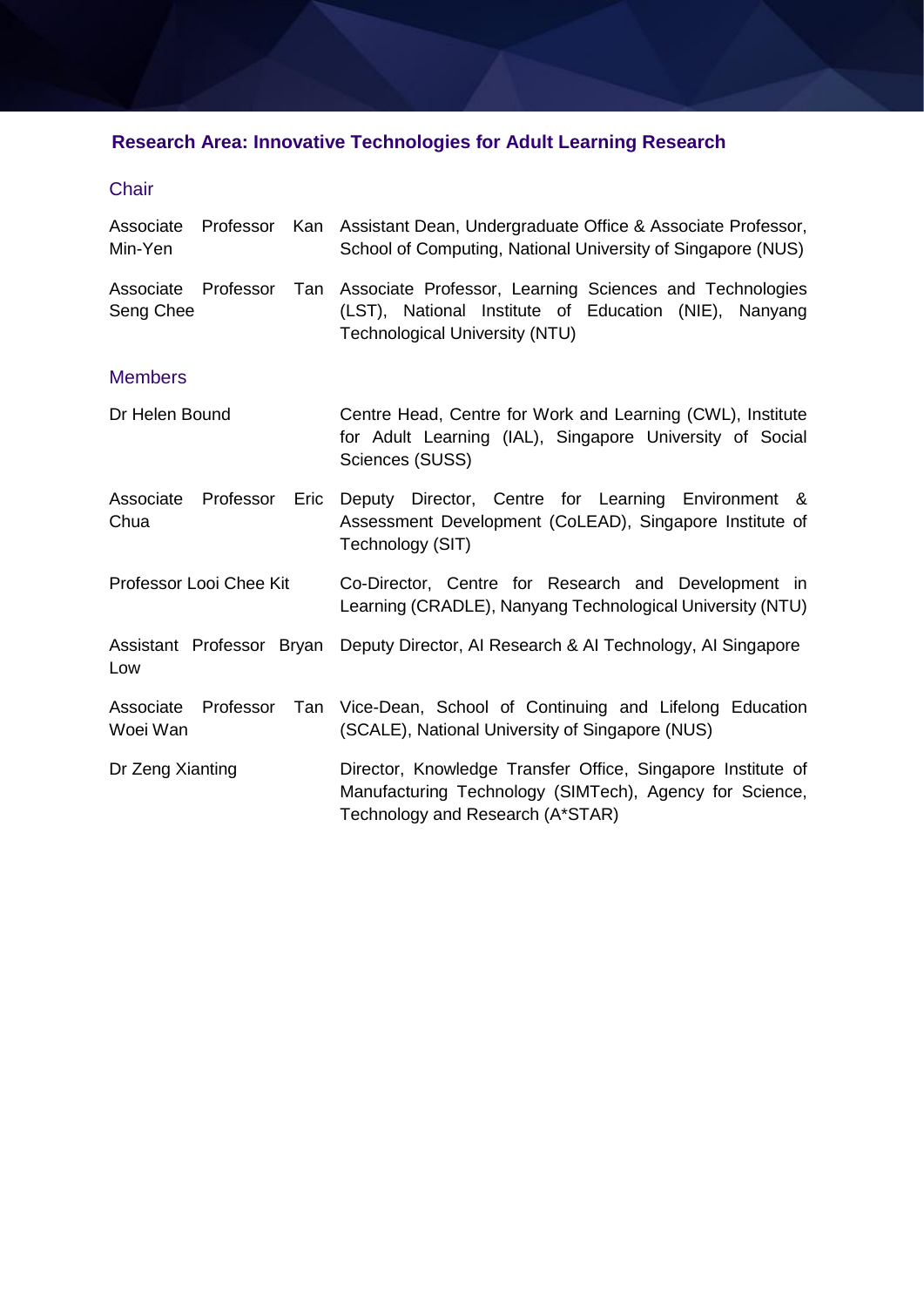## **Research Area: Learning Cultures × Smart Cities**

#### Co-chairs

| Mr Poon King Wang                                        | Director, Lee Kuan Yew Centre for Innovative Cities (LKYCIC),<br>Singapore University of Technology and Design (SUTD)                                  |  |  |
|----------------------------------------------------------|--------------------------------------------------------------------------------------------------------------------------------------------------------|--|--|
| Professor<br>Associate<br>Lakshminarayanan<br>Samavedham | Director, Institute for Application of Learning Science and<br>Education Technology (ALSET), National University of<br>Singapore (NUS)                 |  |  |
| <b>Members</b>                                           |                                                                                                                                                        |  |  |
| Assistant<br>Professor<br>Liu<br>Zhaoping                | Assistant Professor, Hospitality Business<br>Design<br>and<br>Specialised Business Cluster,<br>Singapore<br>Institute<br>0f<br>Technology (SIT)        |  |  |
| Dr Renee Tan                                             | Centre Director, Centre for Innovation and Development (CID),<br>Institute for Adult Learning (IAL), Singapore University of<br>Social Sciences (SUSS) |  |  |
| Professor Theng Yin Leng                                 | Acting Director, Ageing Research Institute for Society &<br>Education (ARISE), Nanyang Technological University (NTU)                                  |  |  |